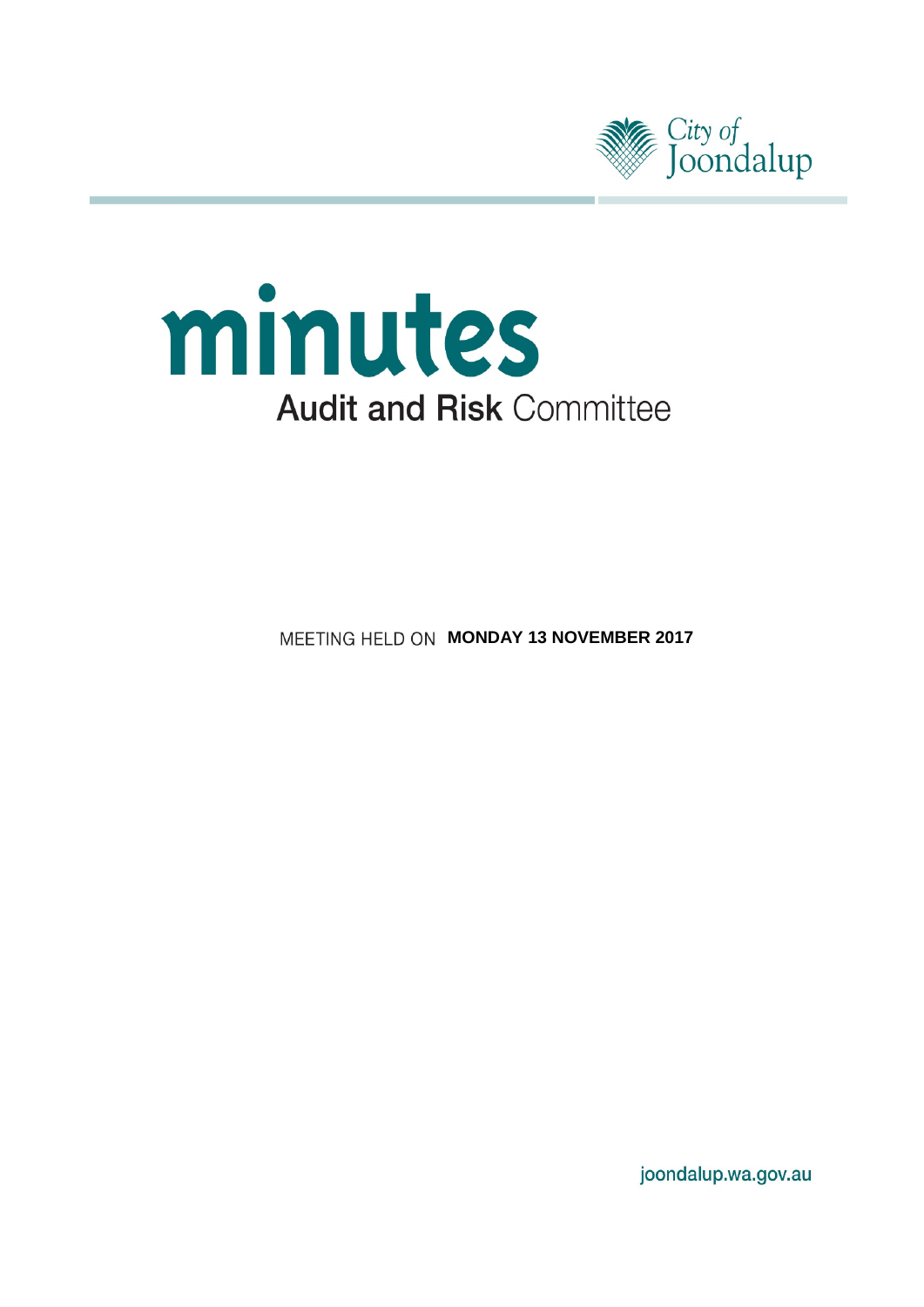## **TABLE OF CONTENTS**

| Item No.       | <b>Title</b>                                                                                | Page No.       |
|----------------|---------------------------------------------------------------------------------------------|----------------|
|                | <b>Declaration of Opening</b>                                                               | 3              |
|                | <b>Resumption of Meeting</b>                                                                | 4              |
|                | <b>Declarations of Interest</b>                                                             | 5              |
|                | Apologies/Leave of absence                                                                  | 5              |
|                | <b>Confirmation of Minutes</b>                                                              | 6              |
|                | Announcements by the Presiding Member without discussion                                    | 6              |
|                | Identification of matters for which the meeting may be closed to<br>the public              | 6              |
|                | <b>Petitions and deputations</b>                                                            | 6              |
|                | <b>Reports</b>                                                                              | 7              |
| $\mathbf 1$    | 2016-17 Annual Financial Report                                                             | $\overline{7}$ |
| $\overline{2}$ | Half Yearly Report – Write Off of Monies (1 January 2017 –<br>30 June 2017)                 | 14             |
| 3              | Confidential – Chief Executive Officer's Credit Card Expenditure (July<br>- September 2017) | 17             |
|                | <b>Urgent Business</b>                                                                      | 18             |
|                | Motions of which previous notice has been given                                             | 18             |
|                | <b>Requests for Reports for future consideration</b>                                        | 18             |
|                | <b>Closure</b>                                                                              | 18             |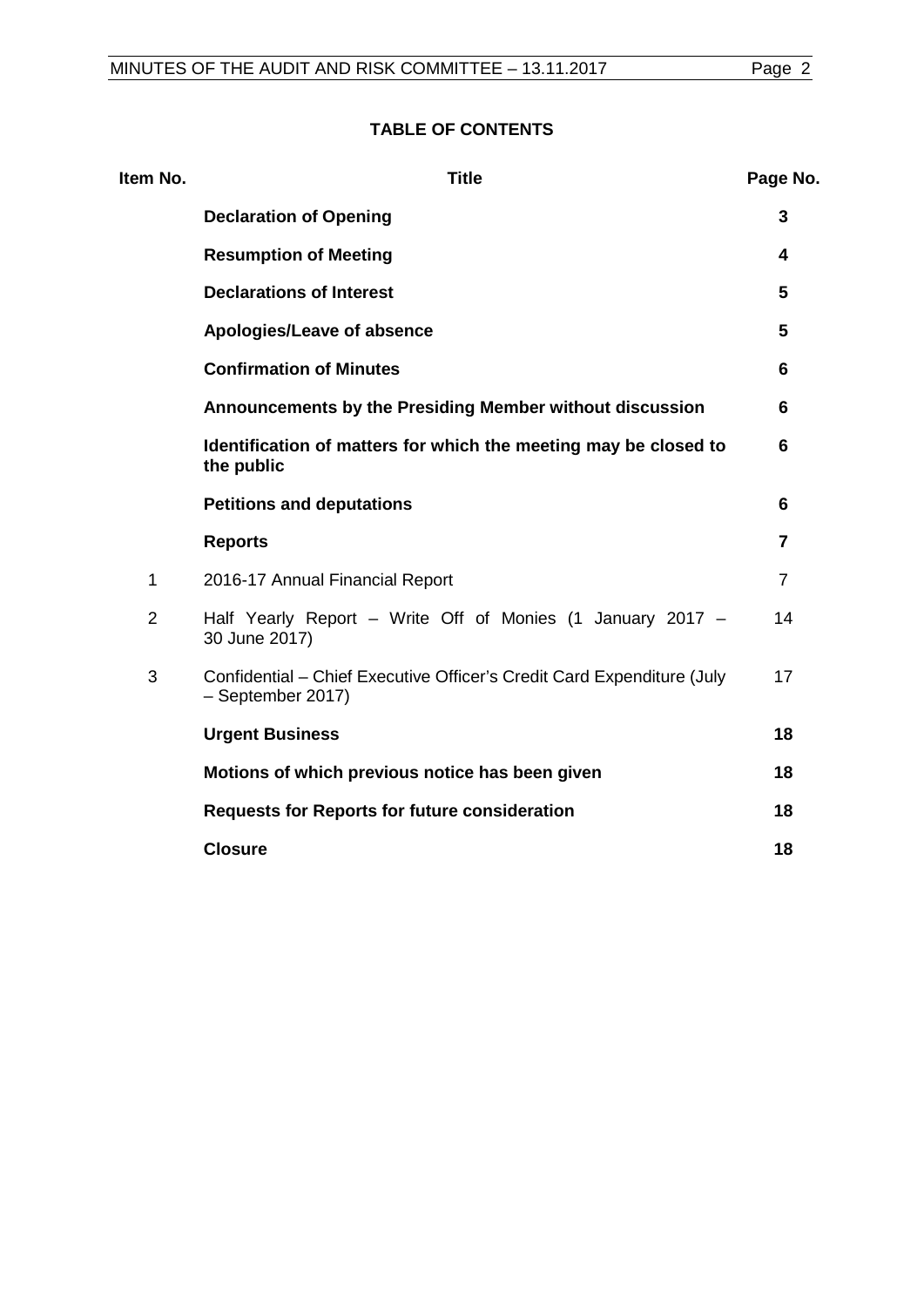# **CITY OF JOONDALUP**

**MINUTES OF THE AUDIT AND RISK COMMITTEE MEETING HELD IN CONFERENCE ROOM 2, JOONDALUP CIVIC CENTRE, BOAS AVENUE, JOONDALUP ON MONDAY 13 NOVEMBER 2017.** 

## **ATTENDANCE**

## **Committee Members**

Nil.

## **Officers**

Mr Garry Hunt Chief Executive Officer<br>
Mr Brad Sillence Manager Governance Mr Brad Sillence Manager Governance<br>
Mr Roney Oommen Manager Financial Ser Mr Roney Oommen Manager Financial Services<br>
Mr Peter McGuckin
Manager Executive a Acting Manager Executive and Risk Services

## **Guest**

Mr Greg Godwin Partner, Moore Stephens

## <span id="page-2-0"></span>**DECLARATION OF OPENING**

There being no quorum, in accordance with Regulation 8(e) of the *Local Government (Administration) Regulations 1996,* the meeting was adjourned by the Chief Executive Officer at 6.30pm until 7.15pm.

There being no quorum at the resumption of the meeting, in accordance with Regulation 8(e) of the *Local Government (Administration) Regulations 1996,* the meeting was adjourned by the Chief Executive Officer at 7.15pm until 7.25pm.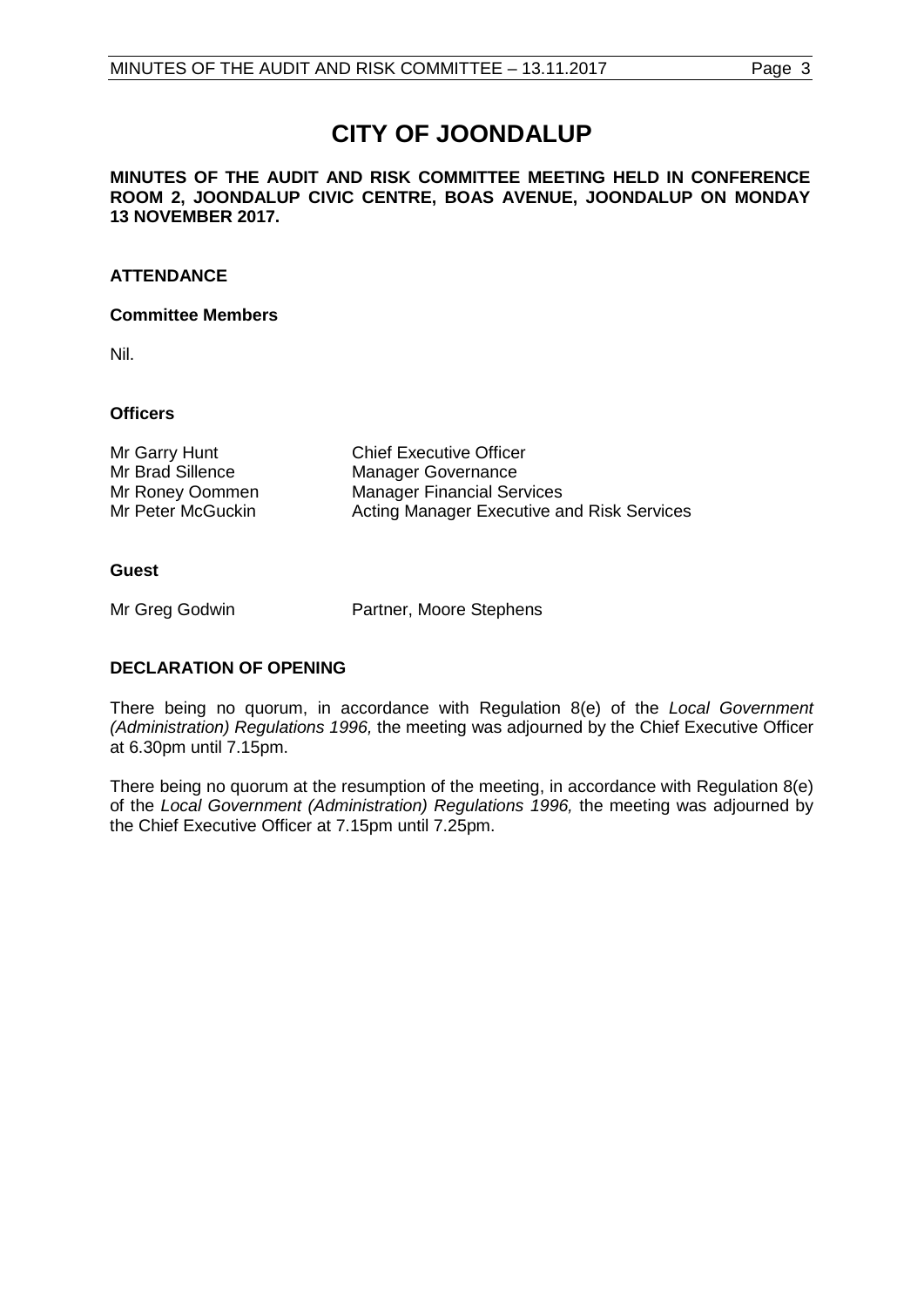#### <span id="page-3-0"></span>**RESUMPTION OF MEETING**

The Presiding Member resumed the meeting at 7.25pm.

### **Committee Members**

Cr Christine Hamilton-Prime *Presiding Member* Mayor Hon. Albert Jacob, JP *from 7.34pm* Cr Tom McLean, JP Cr Nige Jones Cr Christopher May<br>Cr John Logan **Deputy Presiding Member** Cr Sophie Dwyer

**Observers**

Cr Russell Poliwka Cr Kerry Hollywood Cr John Chester Cr Russ Fishwick, JP *from 7.30pm*

**Officers**

| Mr Garry Hunt       | <b>Chief Executive Officer</b>             |
|---------------------|--------------------------------------------|
| Mr Mike Smith       | <b>Acting Director Corporate Services</b>  |
| Mr Brad Sillence    | <b>Manager Governance</b>                  |
| Mr Roney Oommen     | <b>Manager Financial Services</b>          |
| Mr Peter McGuckin   | Acting Manager Executive and Risk Services |
| Mrs Lesley Taylor   | <b>Governance Officer</b>                  |
| Mrs Sinead McCarthy | Governance Officer                         |
|                     |                                            |

#### **Guest**

<span id="page-3-1"></span>

Mr Greg Godwin Partner, Moore Stephens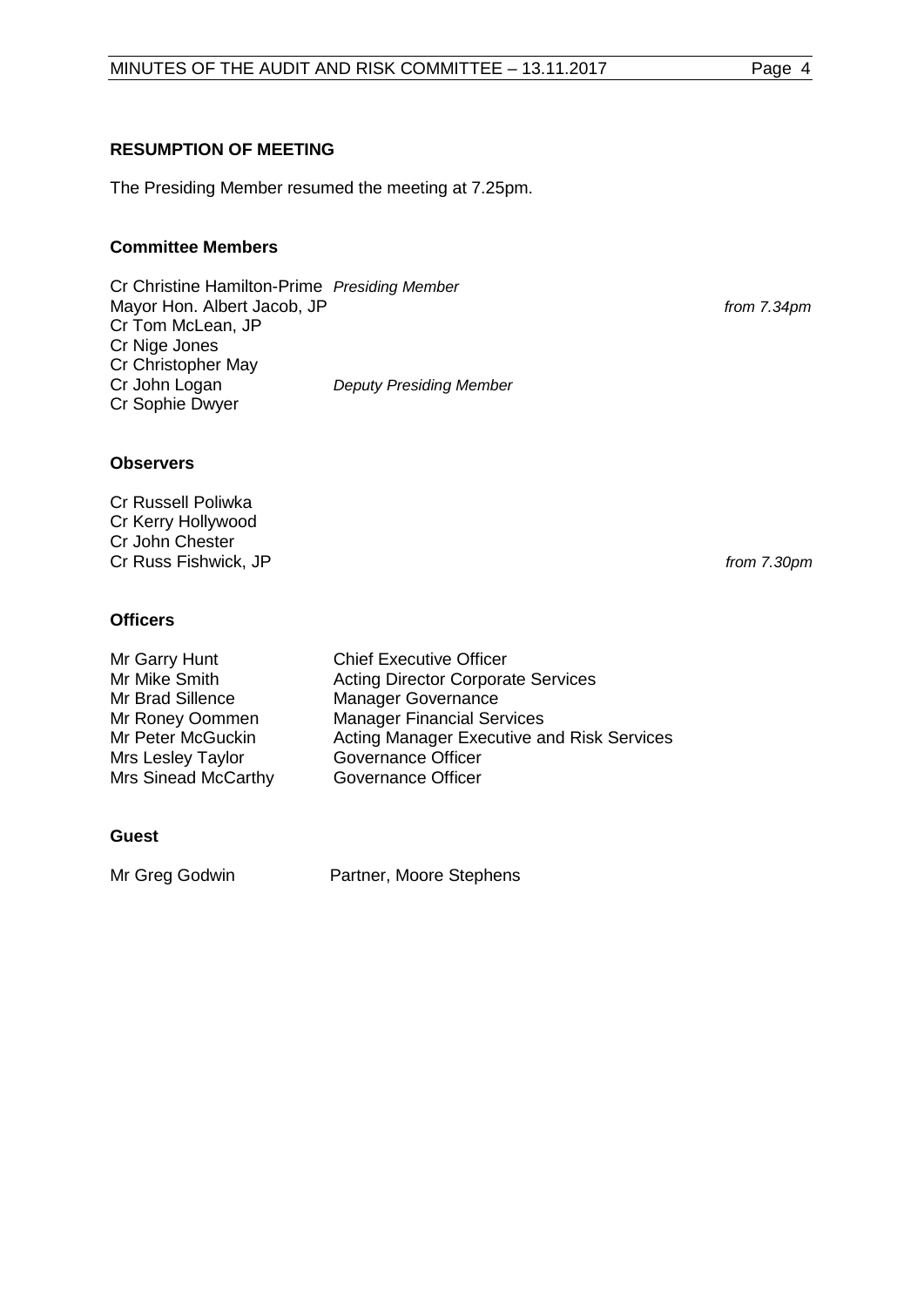## **DECLARATIONS OF INTEREST**

### **Disclosures of Financial / Proximity Interest**

Nil.

### **Disclosures of interest affecting impartiality**

Elected Members (in accordance with Regulation 11 of the *Local Government [Rules of Conduct] Regulations 2007)* and employees (in accordance with the Code of Conduct) are required to declare any interest that may affect their impartiality in considering a matter. This declaration does not restrict any right to participate in or be present during the decision-making process. The Elected Member/employee is also encouraged to disclose the nature of the interest.

| <b>Name/Position</b>      | Mr Garry Hunt, Chief Executive Officer.                       |  |  |
|---------------------------|---------------------------------------------------------------|--|--|
| <b>Item No./Subject</b>   | Item 3 - Confidential - Chief Executive Officer's Credit Card |  |  |
|                           | Expenditure (July - September 2017).                          |  |  |
| <b>Nature of interest</b> | Interest that may affect impartiality.                        |  |  |
| <b>Extent of Interest</b> | The Chief Executive Officer is the card holder.               |  |  |

#### <span id="page-4-0"></span>**APOLOGIES/LEAVE OF ABSENCE**

#### **Late Apology:**

Mayor Hon. Albert Jacob, JP

#### **Leave of Absence Previously Approved:**

<span id="page-4-1"></span>Cr Russ Fishwick, JP 15 November to 20 December 2017 and 25 January to 18 February 2018 inclusive.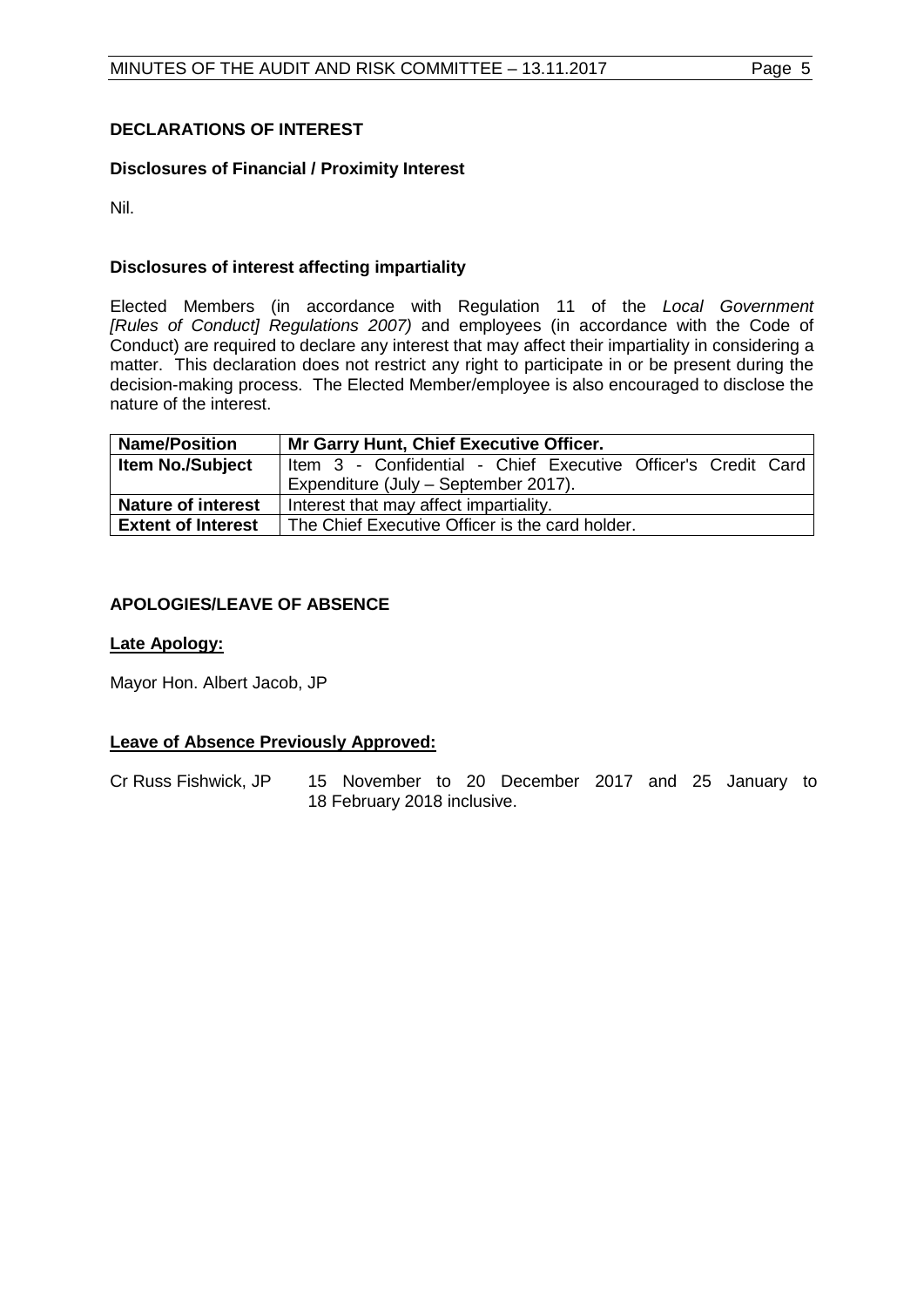## MINUTES OF THE AUDIT AND RISK COMMITTEE - 13.11.2017 Page 6

## **CONFIRMATION OF MINUTES**

## MINUTES OF THE FORMER AUDIT COMMITTEE HELD ON 7 AUGUST 2017

**MOVED Cr McLean, SECONDED Cr May that the minutes of the meeting of the former Audit Committee held on 7 August 2017 be confirmed as a true and correct record.**

## **The Motion was Put and CARRIED (6/0)**

**In favour of the Motion:** Crs Hamilton-Prime, Dwyer, Jones, Logan, McLean and May.

## MINUTES OF THE SPECIAL AUDIT AND RISK COMMITTEE HELD ON 6 NOVEMBER 2017

**MOVED Cr McLean, SECONDED Cr May that the minutes of the special meeting of the Audit and Risk Committee held on 6 November 2017 be confirmed as a true and correct record.**

## **The Motion was Put and CARRIED (6/0)**

**In favour of the Motion:** Crs Hamilton-Prime, Dwyer, Jones, Logan, McLean and May.

## <span id="page-5-0"></span>**ANNOUNCEMENTS BY THE PRESIDING MEMBER WITHOUT DISCUSSION**

Nil.

## <span id="page-5-1"></span>**IDENTIFICATION OF MATTERS FOR WHICH THE MEETING MAY BE CLOSED TO THE PUBLIC**

In accordance with Clause 5.2 of the City's *Meeting Procedures Local Law 2013*, this meeting was not open to the public.

#### <span id="page-5-2"></span>**PETITIONS AND DEPUTATIONS**

Nil.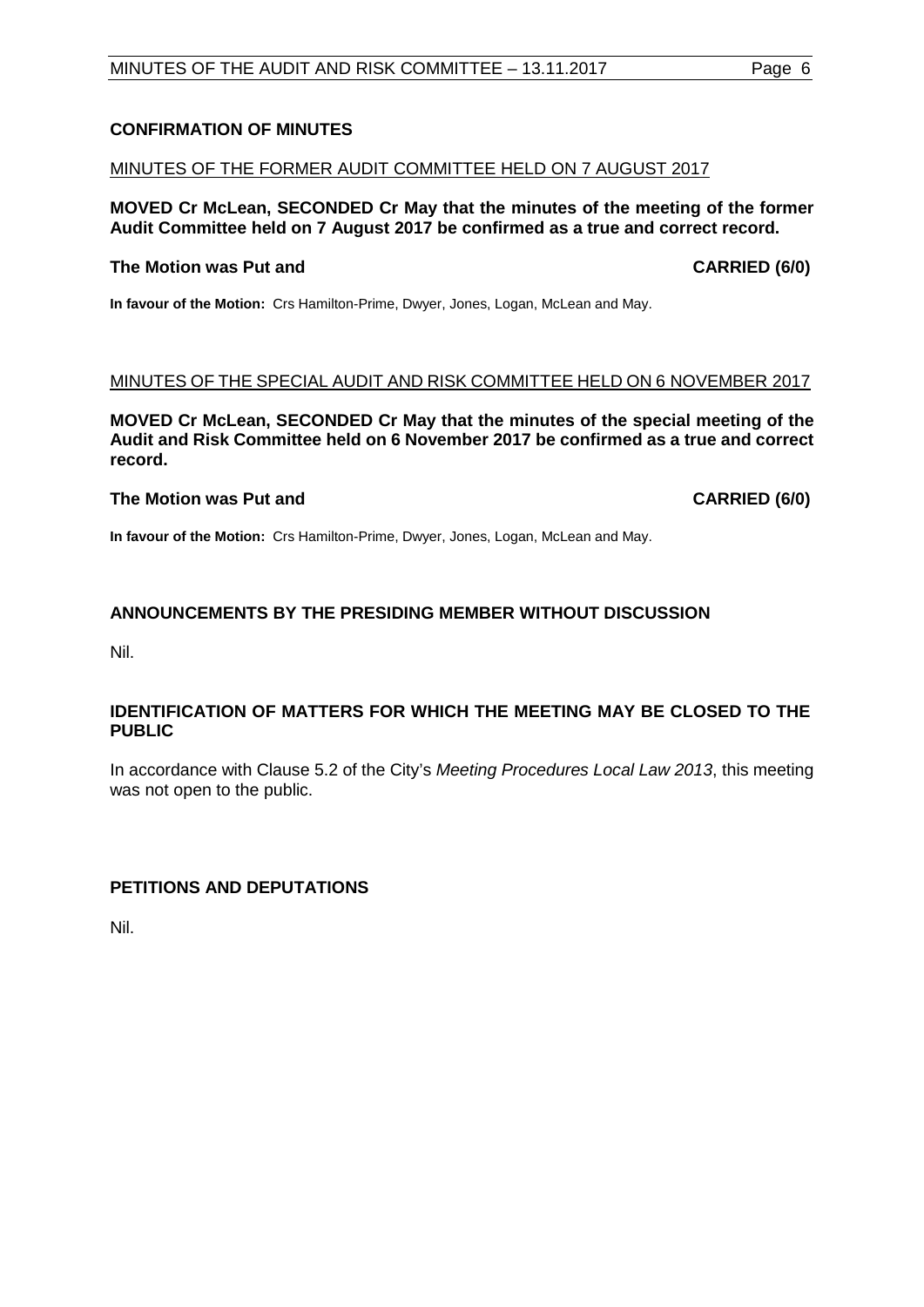### <span id="page-6-0"></span>**REPORTS**

## <span id="page-6-1"></span>**ITEM 1 2016-17 ANNUAL FINANCIAL REPORT**

| <b>WARD</b>                                  | All                                                                                                                                                                                              |                                                                                                                                                                       |
|----------------------------------------------|--------------------------------------------------------------------------------------------------------------------------------------------------------------------------------------------------|-----------------------------------------------------------------------------------------------------------------------------------------------------------------------|
| <b>RESPONSIBLE</b><br><b>ACTING DIRECTOR</b> | Mr Mike Smith<br><b>Corporate Services</b>                                                                                                                                                       |                                                                                                                                                                       |
| <b>FILE NUMBER</b>                           | 106236, 101515                                                                                                                                                                                   |                                                                                                                                                                       |
| <b>ATTACHMENTS</b>                           | Attachment 1<br>Attachment 2<br>Attachment 3                                                                                                                                                     | 2016-17 Annual Financial Report<br>2016-17 Audit Report<br>Auditors Report to the Audit Committee<br>(Management Report) for the Financial<br>Year Ended 30 June 2017 |
| <b>AUTHORITY / DISCRETION</b>                | Executive - The substantial direction setting and oversight<br>role of Council, such as adopting plans and reports,<br>accepting tenders, directing operations, setting and<br>amending budgets. |                                                                                                                                                                       |

#### **PURPOSE**

For Council to consider and accept the *2016-17 Annual Financial Report* and Auditor's Report.

#### **EXECUTIVE SUMMARY**

In accordance with Section 6.4 of the *Local Government Act 1995,* the *2016-17 Annual Financial Report* has been prepared and, together with the City's accounts, has been submitted to the City's auditors to conduct their annual audit.

The City's auditors have completed their audit, in accordance with the terms of their engagement and the requirements of Part 7 Division 3 of the *Local Government Act 1995*, and have submitted their audit report. A Concise Financial Report (Financial Statements without supporting notes) will form part of the City's *2016-17 Annual Report.*

The auditors' report and the Annual Financial Report for the 2016-17 financial year are presented to Council for its consideration.

*It is therefore recommended that Council:* 

- *1 BY AN ABSOLUTE MAJORITY, ACCEPTS the Annual Financial Report of the City of Joondalup and the accompanying audit report for the financial year 2016-17, forming Attachments 1 and 2 to this Report;*
- *2 NOTES the Auditor's Management Report for the year ended 30 June 2017 forming Attachment 3 to this Report and that there are no deficiencies, irregularities or other matters that the auditor wishes to bring to the attention of Council.*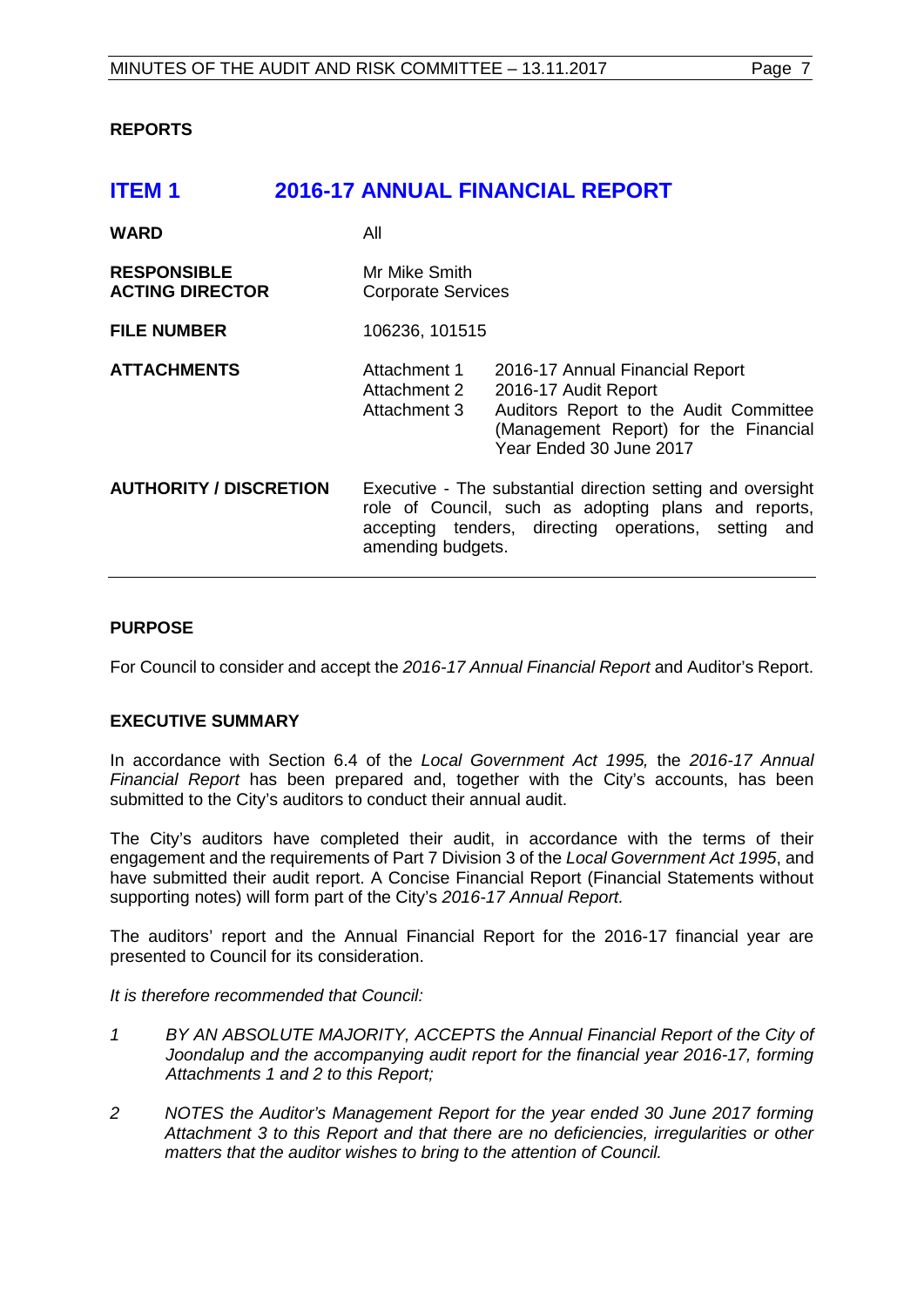#### **BACKGROUND**

Section 6.4 of the *Local Government Act 1995* requires local governments to prepare an annual financial report and to submit both the report and its accounts to its auditor by 30 September each year. The City of Joondalup has met those requirements and the City's auditor has completed its audit of the accounts and the *2016-17 Annual Financial Report*.

As has been past practice, a Concise Financial Report has also been prepared for inclusion in the City's *2016-17 Annual Report.* The *2016-17 Annual Financial Report* is included as Attachment 1 to this Report.

#### **DETAILS**

#### **Issues and options considered**

The preparation of an Annual Financial Report and the submission of the report and the City's accounts to the auditors for audit are statutory requirements of the *Local Government Act 1995*.

The Annual Financial Report needs to be accepted by Council in order to enable the holding of an Annual General Meeting of Electors, at which the City's Annual Report containing the Concise Financial Report will be considered. The Annual Financial Report is also required to be submitted to the Department of Local Government, Sport and Cultural Industries (DLGSC).

#### Outcome of the Audit

The audit has been completed with no issues of significance raised and the audit report is unqualified (Attachment 2 refers). The auditor has provided a Report (generally referred to as the Management Report, Attachment 3 refers) incorporating commentary on key financial ratios and advising no additional matters that the auditor wishes to bring to the attention of Council.

The City undertook a detailed assessment of marine assets, including groynes and other coastal infrastructure, during the year which impacted on the value of these assets in the City's books recorded at the beginning of the year. In accordance with accounting standards, this has been brought to book as a prior year correction. There is no impact on the financial results for the year. Some changes have also been effected to form and presentation of current year and corresponding comparative figures from the previous year. There has been no impact on the end of financial year position.

#### End of Financial Year Position

The City has finished the financial year with a rate setting statement surplus lower than estimated. An anticipated end of year surplus at 30 June 2017 of \$440,602 was used as the opening balance in the 2017-18 Budget. The final end of year rate setting statement surplus for 2016-17 is \$84,016, being \$356,586 less than estimated.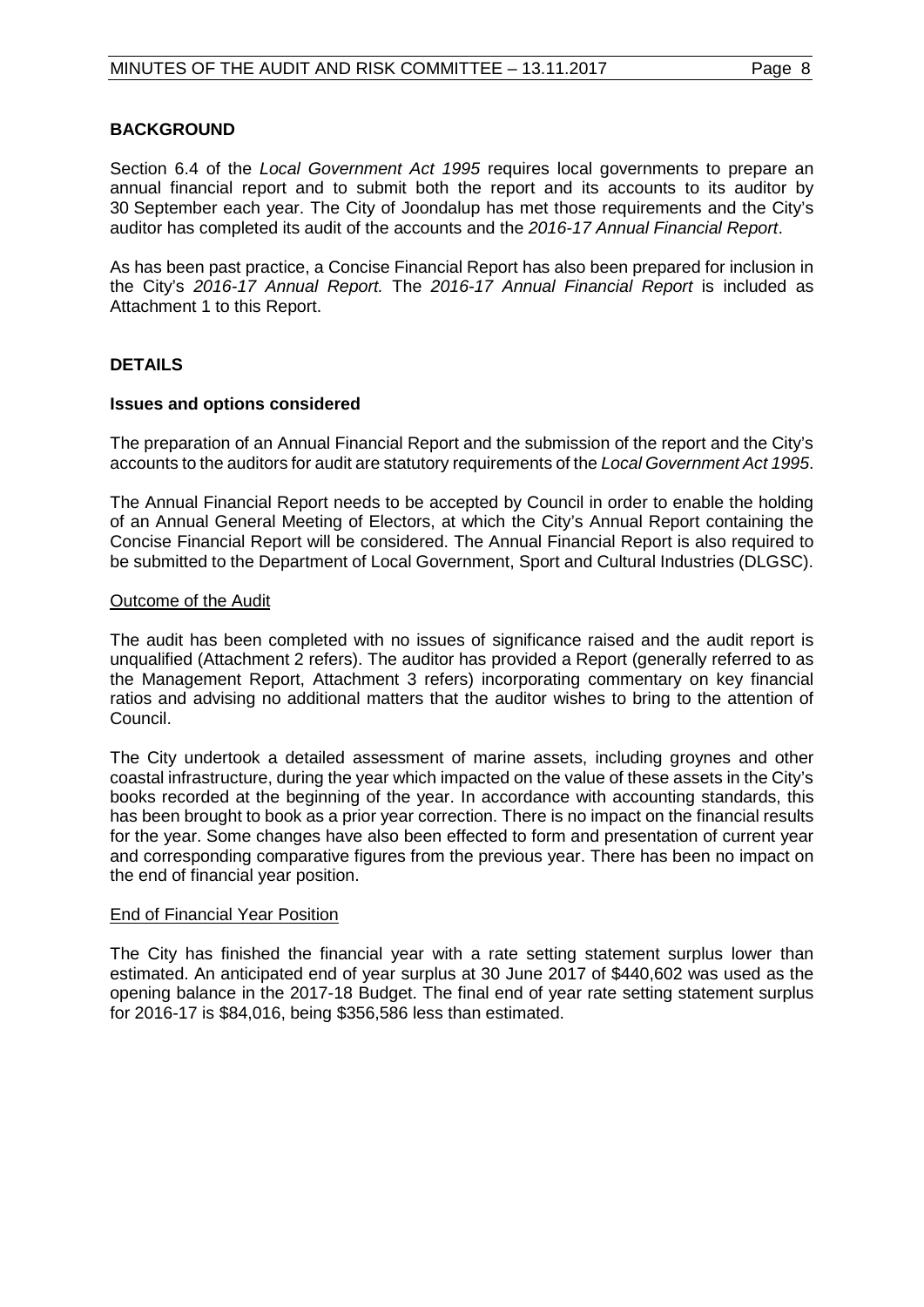When comparing the actual end of year result to the estimate shown in the *2017-18 Budget*, in summary terms the \$356,586 variance comprises:

| <b>Description</b>                        | <b>Sub Total</b> | Total          |
|-------------------------------------------|------------------|----------------|
| <b>Increased Operating Cash Surplus</b>   | \$3,724,510      |                |
| <b>Increased Capital Revenue</b>          | \$281,788        |                |
| <b>Reduced Capital Expenditure</b>        | \$3,458,800      | \$7,465,098    |
| Funding<br>Reduced<br><b>Net</b><br>Less: |                  | (\$7,821,684)  |
| Requirements                              |                  |                |
| <b>Net Variance</b>                       |                  | $($ \$356,586) |

There are a number of offsets between revenue, expenditure and funding requirements of which the major ones are the following:

- Profit and loss on asset sales have been impacted by property disposal transactions through Tamala Park land sales, offset by equity transactions.
- Increased operating and capital revenue, including advance receipt of part of the 2017-18 Federal Assistance and Local Roads Grants and decreased capital expenditure for works and plant, the bulk representing carry forwards of \$5,583,894 which are offset by a transfer to the Capital Works Carried Forward Reserve.
- A number of operating and capital reserve funded projects that did not advance as far as anticipated or for which there was no reserve funded expenditure, resulting in lower expenditure offset by a lower draw on reserves.

After allowing for these and other minor offsets the adjusted variance in surplus when compared to the estimated end of year position shown in the 2017-18 Budget is made up of:

| <b>Description</b>                      | <b>Sub Total</b> | Total         |
|-----------------------------------------|------------------|---------------|
| <b>Increased Operating Cash Surplus</b> | \$1,130,572      |               |
| <b>Reduced Capital Revenue</b>          | (\$898,026)      |               |
| <b>Reduced Capital Expenditure</b>      | \$1,214,252      | \$1,446,798   |
| <b>Reduced Net Funding Requirements</b> |                  | (\$1,803,384) |
| <b>Net Variance</b>                     |                  | (\$356,586)   |

The drivers for the net reduced surplus of \$356,586 are spread across both operating and capital. The principal components of this are as follows:

| <b>Operating Revenue and Expenditure</b>         |           |             |
|--------------------------------------------------|-----------|-------------|
| <b>Increased Operating Revenue</b>               |           | \$191,664   |
| <b>Reduced Operating Expenditure</b>             |           |             |
| - Employee Costs                                 | \$229,355 |             |
| - Materials and Contracts                        | \$756,129 | \$985,484   |
| Various other operating and non-cash adjustments |           | (\$46,576)  |
|                                                  |           |             |
|                                                  |           | \$1,130,572 |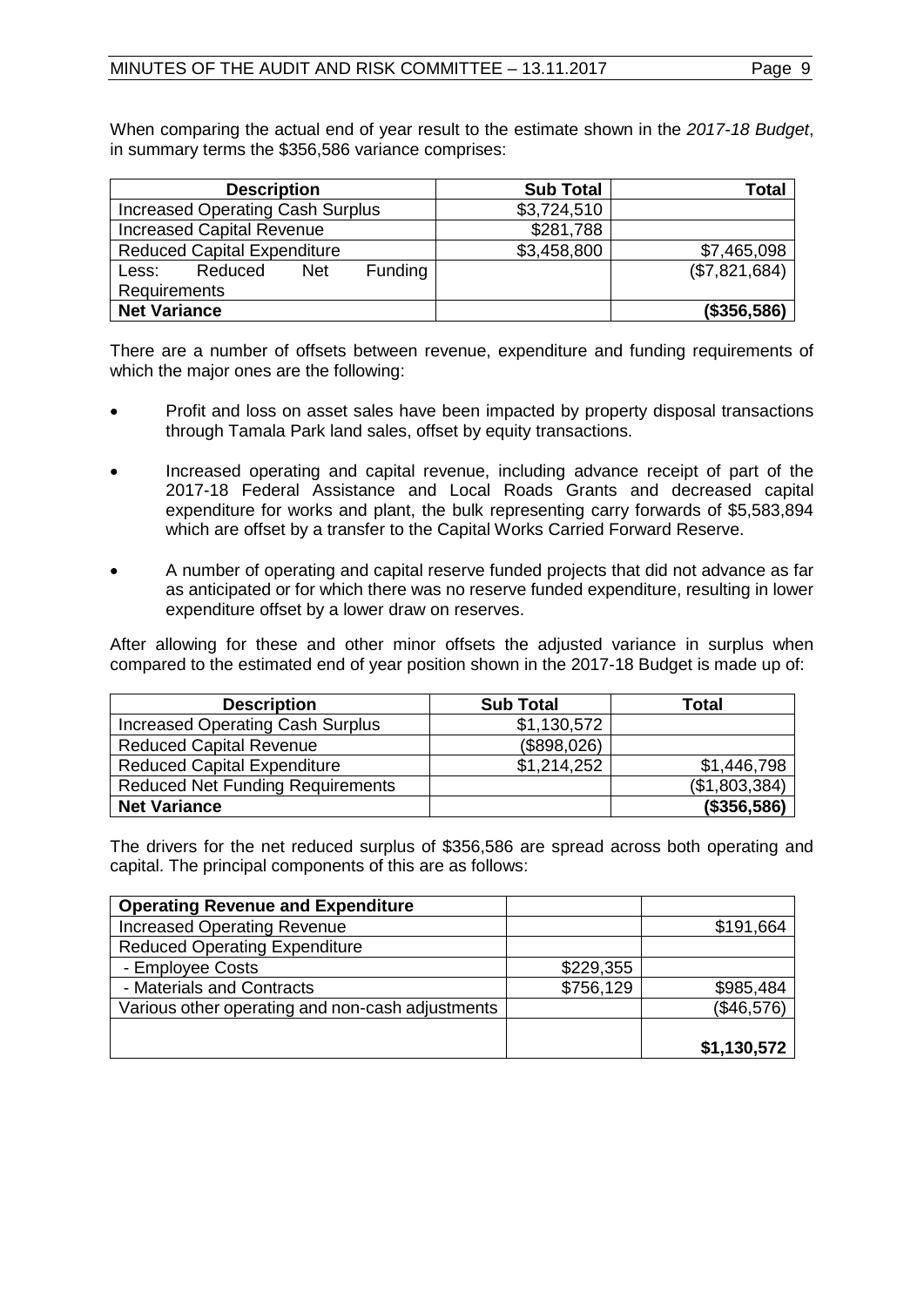| <b>Capital Revenue and Expenditure</b>               |             |             |
|------------------------------------------------------|-------------|-------------|
| Reduced capital revenue                              |             |             |
| - Capital grants and contributions                   | (\$945,454) |             |
| - Equity distribution - Tamala Park Regional Council | \$47,428    | (\$898,026) |
| Reduced capital expenditure                          |             |             |
| - Capital Works                                      | \$863,372   |             |
| - Other capital projects and fleet replacements      | \$350,880   | \$1,214,252 |

Reduced funding requirements include \$770,000 in respect of the loan that was expected to be drawn down to fund the refurbishment of the facility housing the Wanneroo-Joondalup SES Unit. The capital and interest repayments on the loan would have been funded by the Department of Fire and Emergency Services (DFES) over a period of time but the City was advised at the end of 2016-17 that this model is no longer necessary, and that the project is being funded fully by a grant which the City has now received in 2017-18.

The operating surplus ratio (0.05) for 2016-17 reflects the City's continuing operating deficit. While the ratio has declined in comparison with the previous financial year, the actual deficit is lower than was anticipated in budget estimates. Operating expenditure in 2016-17 included \$3,749,781 being the remainder of the City's \$4 million contribution to the HBF Arena redevelopment. Excluding the impact of this one-off expense, the operating surplus ratio is (0.02), marginally lower than the previous year. Depreciation, which is a non-cash expenditure, comprises a significant portion of operating costs. The City continues to generate significant cash surpluses from operations, when the impact of depreciation and other non-cash items is excluded.

#### **Legislation / Strategic Community Plan / policy implications**

| Regulation 51(2) of the Local Government (Financial<br>Legislation<br>Management) Regulations 1996 states: |                                                       |  |                                   |                                                                                                                                                                                            |  |
|------------------------------------------------------------------------------------------------------------|-------------------------------------------------------|--|-----------------------------------|--------------------------------------------------------------------------------------------------------------------------------------------------------------------------------------------|--|
|                                                                                                            |                                                       |  | report on that financial report." | "A copy of the annual financial report of a local government<br>is to be submitted to the Departmental CEO within 30 days<br>of the receipt by the local government's CEO of the auditor's |  |
|                                                                                                            | Section 5.53 of the Local Government Act 1995 states: |  |                                   |                                                                                                                                                                                            |  |
| 5.53 Annual Reports                                                                                        |                                                       |  |                                   |                                                                                                                                                                                            |  |
|                                                                                                            | (1)                                                   |  | report for each financial year.   | The local government is to prepare an annual                                                                                                                                               |  |
|                                                                                                            | (2)                                                   |  | The annual report is to contain:  |                                                                                                                                                                                            |  |
|                                                                                                            |                                                       |  |                                   |                                                                                                                                                                                            |  |

Section 5.54 of the *Local Government Act 1995* states:

#### *5.54 Acceptance of annual reports*

*(1) Subject to subsection (2), the annual report for a financial year is to be accepted by the local government no later than 31 December after that financial year.*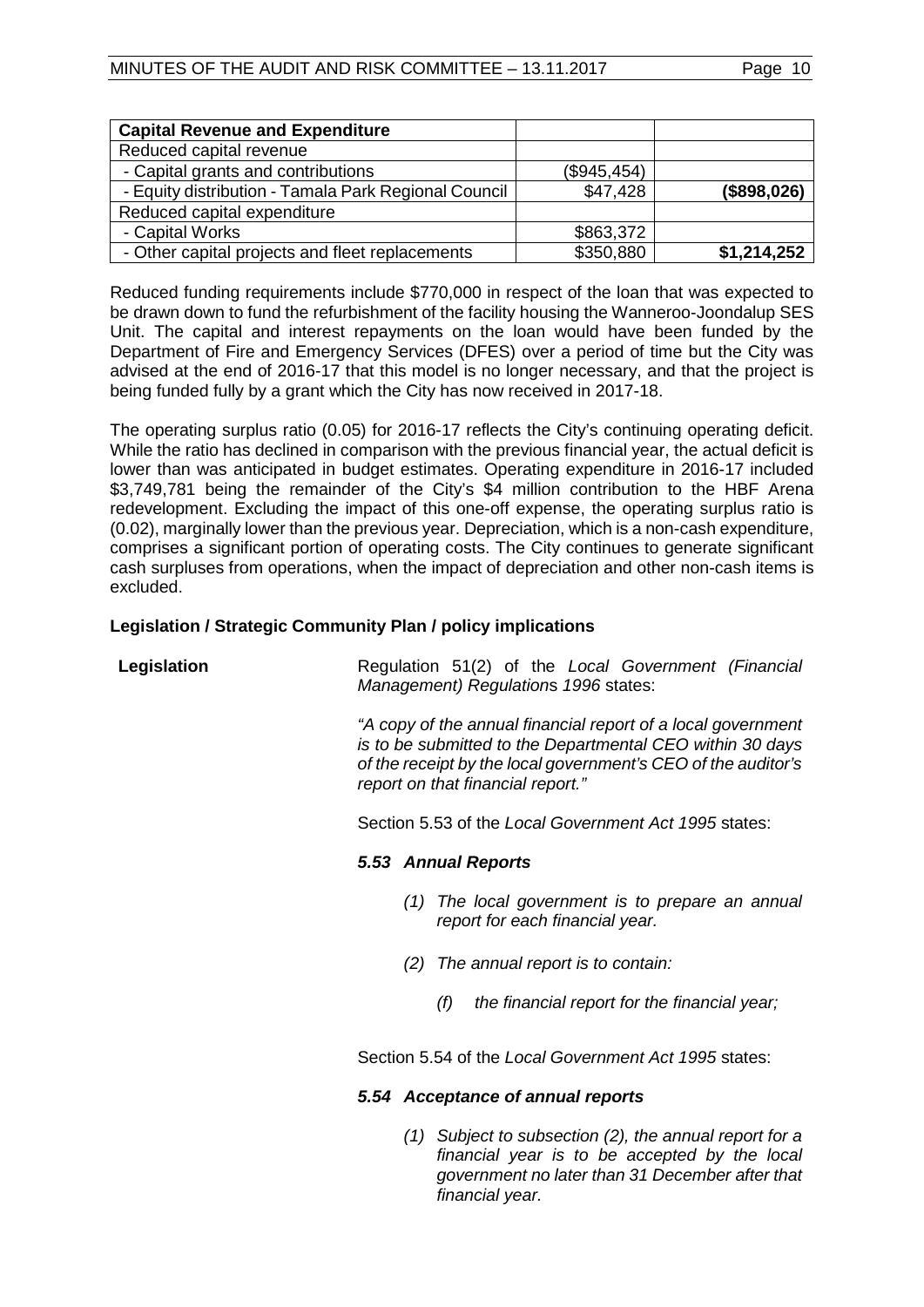*\* Absolute majority required.* 

*(2) If the auditor's report is not available in time for the annual report for a financial year to be accepted by 31 December after that financial year, the annual report is to be accepted by the local government no later than two months after the auditor's report becomes available.* 

Section 6.4 of the *Local Government Act 1995* states:

#### *6.4 Financial Report*

- *(1) A local government is to prepare an annual financial report for the preceding financial year and such other financial reports as are prescribed.*
- *(2) The financial report is to –*
	- *(a) be prepared and presented in the manner and form prescribed; and*
	- *(b) contain the prescribed information.*
- *(3) By 30 September following each financial year or such extended time as the Minister allows, a local government is to submit to its auditor –*
	- *(a) the accounts of the local government, balanced up to the last day of the preceding financial year; and the annual financial report of the local government for the preceding financial year.*

#### **Strategic Community Plan**

| <b>Key theme</b>            | <b>Financial Sustainability.</b> |
|-----------------------------|----------------------------------|
| Objective                   | Effective management.            |
| <b>Strategic initiative</b> | Not applicable.                  |
| <b>Policy</b>               | Not applicable.                  |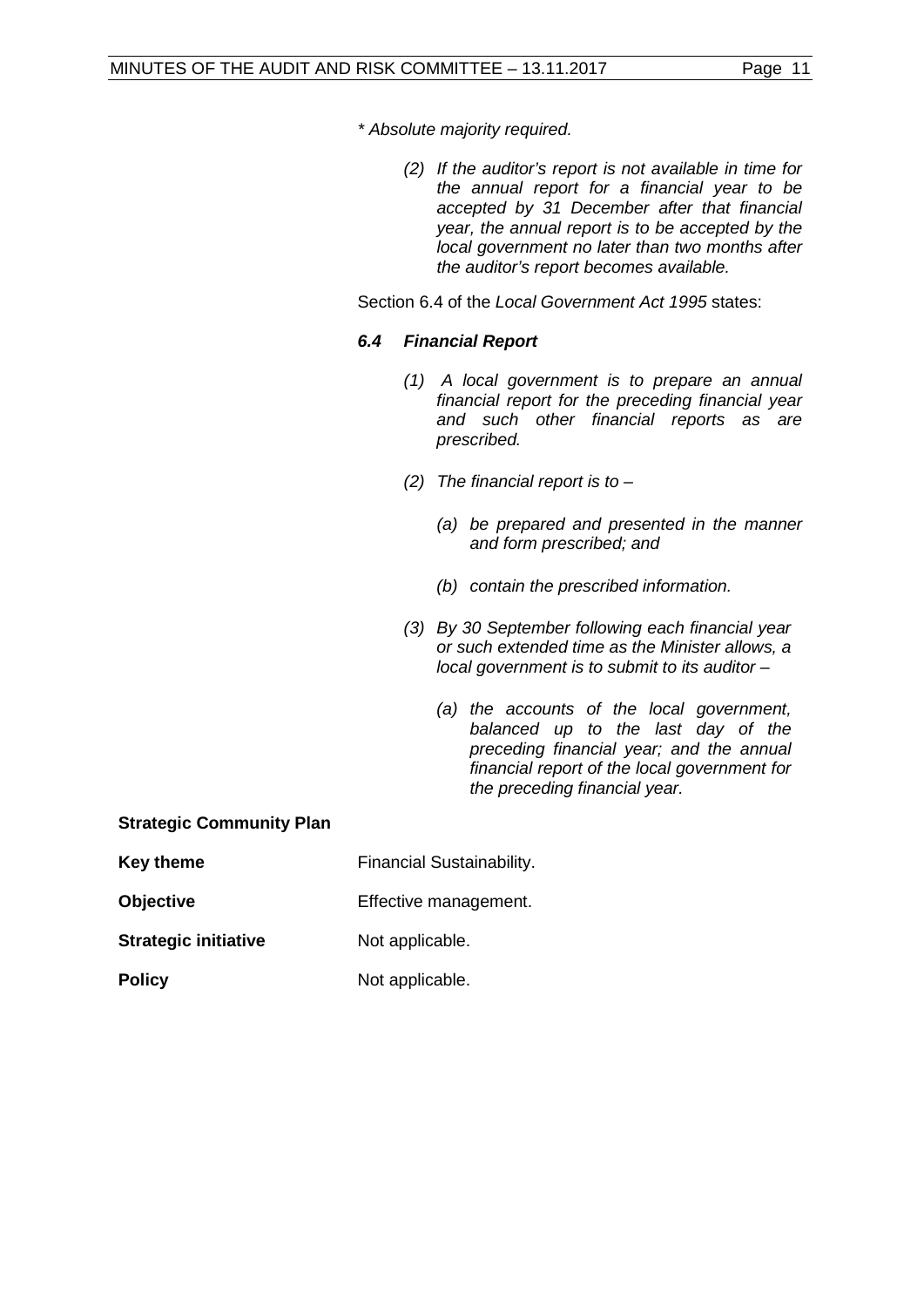#### **Risk management considerations**

Not applicable.

#### **Financial / budget implications**

Current financial year impact

| Account no.          | Not applicable.  |
|----------------------|------------------|
| <b>Budget Item</b>   | Closing surplus. |
| <b>Budget amount</b> | \$440,602        |
| Amount spent to date | \$84,016         |
| <b>Proposed cost</b> | Not applicable   |
| <b>Balance</b>       | \$356,586        |

Future financial year impact

| Annual operating cost                 | Not applicable.                            |
|---------------------------------------|--------------------------------------------|
| <b>Estimated annual income</b>        | Not applicable.                            |
| <b>Capital replacement</b>            | Not applicable.                            |
| <b>Strategic</b><br><b>20</b><br>Year | Subject to application of closing surplus. |
| <b>Financial Plan impact</b>          |                                            |
| Impact year                           | Not applicable.                            |

All amounts quoted in this report are exclusive of GST.

#### **Regional significance**

Not applicable.

#### **Sustainability implications**

Not applicable.

#### **Consultation**

There is no legislative requirement to consult on the preparation of the Annual Financial Report, but the *Local Government Act 1995* requires an Annual General Meeting of Electors to be held and the City's Annual Report, incorporating the Concise Financial Report, to be made available publicly. The full Annual Financial Report will also be publicly available.

#### **COMMENT**

The Annual Financial Report will be made available on the City's public website. A minimal number of printed, bound colour copies will be available for viewing at Libraries, Leisure Centres and Customer Service Centres.

In order for the City to meet its legislative requirements, it is recommended that the Council accepts the Annual Financial Report for the financial year 2016-17.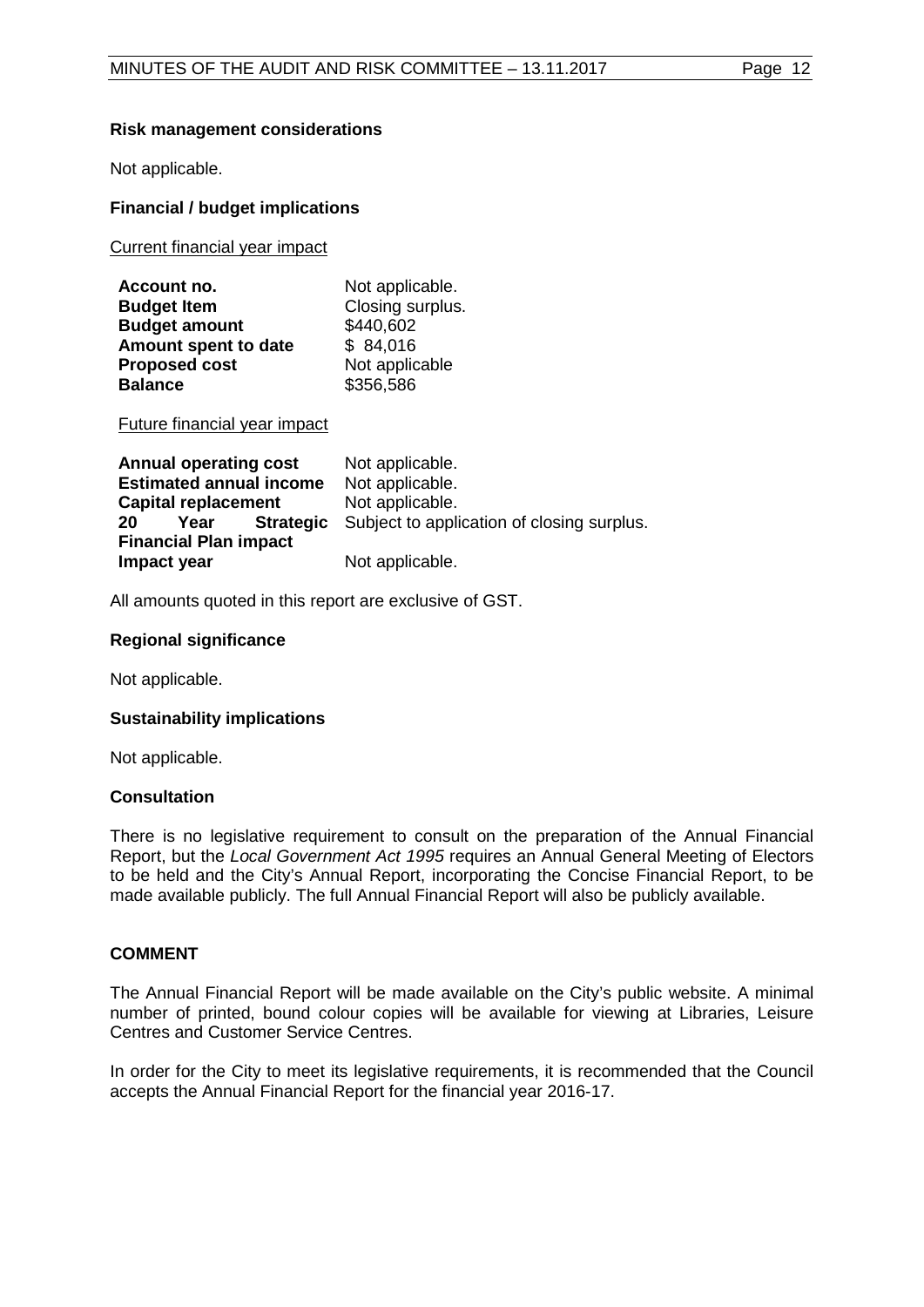### **VOTING REQUIREMENTS**

Absolute Majority.

*Cr Fishwick entered the room at 7.30pm.*

*Mayor Jacob entered the room at 7.34pm.*

**MOVED Cr Jones, SECONDED Cr May that Council:**

- **1 BY AN ABSOLUTE MAJORITY, ACCEPTS the Annual Financial Report of the City of Joondalup and the accompanying Audit Report for the financial year 2016-17, forming Attachments 1 and 2 to this Report;**
- **2 NOTES the Auditor's Management Report for the year ended 30 June 2017 forming Attachment 3 to this Report and that there are no deficiencies, irregularities or other matters that the auditor wishes to bring to the attention of Council.**

**The Motion was Put and CARRIED (7/0)**

**In favour of the Motion:** Cr Hamilton-Prime, Mayor Jacob, Crs Dwyer, Jones, Logan, McLean and May.

*Appendix 1 refers*

*To access this attachment on electronic document, click here: [Attach1agnAUDIT171113.pdf](http://www.joondalup.wa.gov.au/files/committees/AURI/2017/Attach1agnAUDIT171113.pdf)*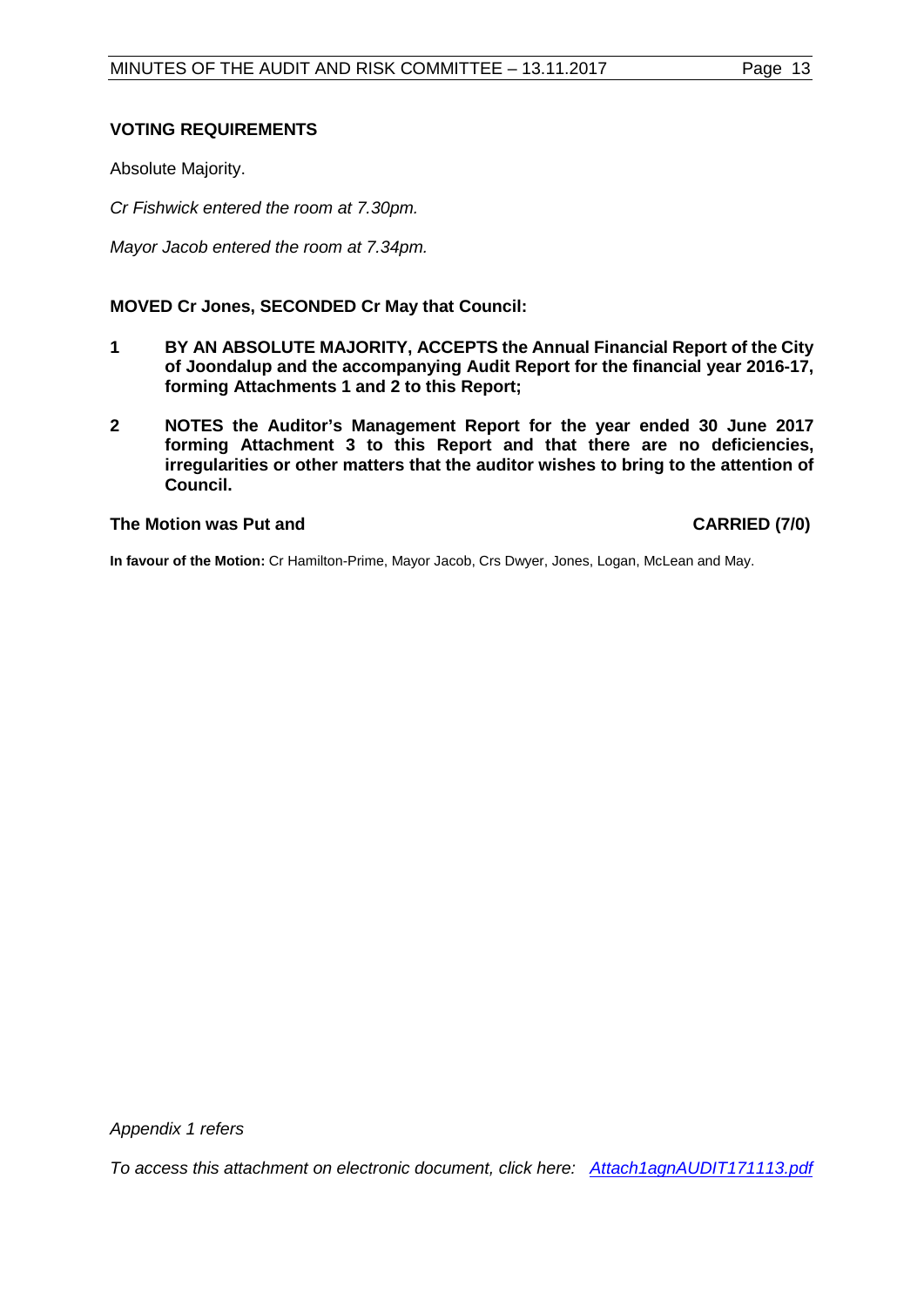## <span id="page-13-0"></span>**ITEM 2 HALF YEARLY REPORT - WRITE OFF OF MONIES (1 JANUARY 2017- 30 JUNE 2017)**

| <b>WARD</b>                                  | All                                                                                                                                                    |  |
|----------------------------------------------|--------------------------------------------------------------------------------------------------------------------------------------------------------|--|
| <b>RESPONSIBLE</b><br><b>ACTING DIRECTOR</b> | Mr Mike Smith<br><b>Corporate Services</b>                                                                                                             |  |
| <b>FILE NUMBER</b>                           | 07032, 101515                                                                                                                                          |  |
| <b>ATTACHMENTS</b>                           | Nil.                                                                                                                                                   |  |
| <b>AUTHORITY / DISCRETION</b>                | Information - includes items provided to Council for<br>information purposes only that do not require a decision of<br>Council (that is for 'noting'). |  |

#### **PURPOSE**

For the Audit and Risk Committee to note monies written off under delegated authority.

#### **EXECUTIVE SUMMARY**

The total amount written off under delegated authority during the six months ended 30 June 2017 is \$6,849.74, comprising 6,371 small amounts of unpaid rates and costs.

*It is therefore recommended that the Audit and Risk Committee RECEIVES the report of amounts written off under delegated authority for the period 1 January to 30 June 2017.*

#### **BACKGROUND**

Section 6.12(1)(c) of the *Local Government Act 1995* gives the Council the power to write off any amount of money owing to the City.

At its meeting held on 6 June 2006 (CJ079-06/06 refers) Council approved to delegate to the CEO the authority to write off monies owed to the City, subject to a report being provided to the former Audit Committee on a six monthly basis on the exercise of this delegation for amounts between \$100 and \$20,000.

The CEO under section 5.44 has delegated his authority to nominated employees, up to the limits provided in the instrument of delegation.

#### **DETAILS**

During the six months ended 30 June 2017 a total amount of \$6,849.74 was written off as unrecoverable.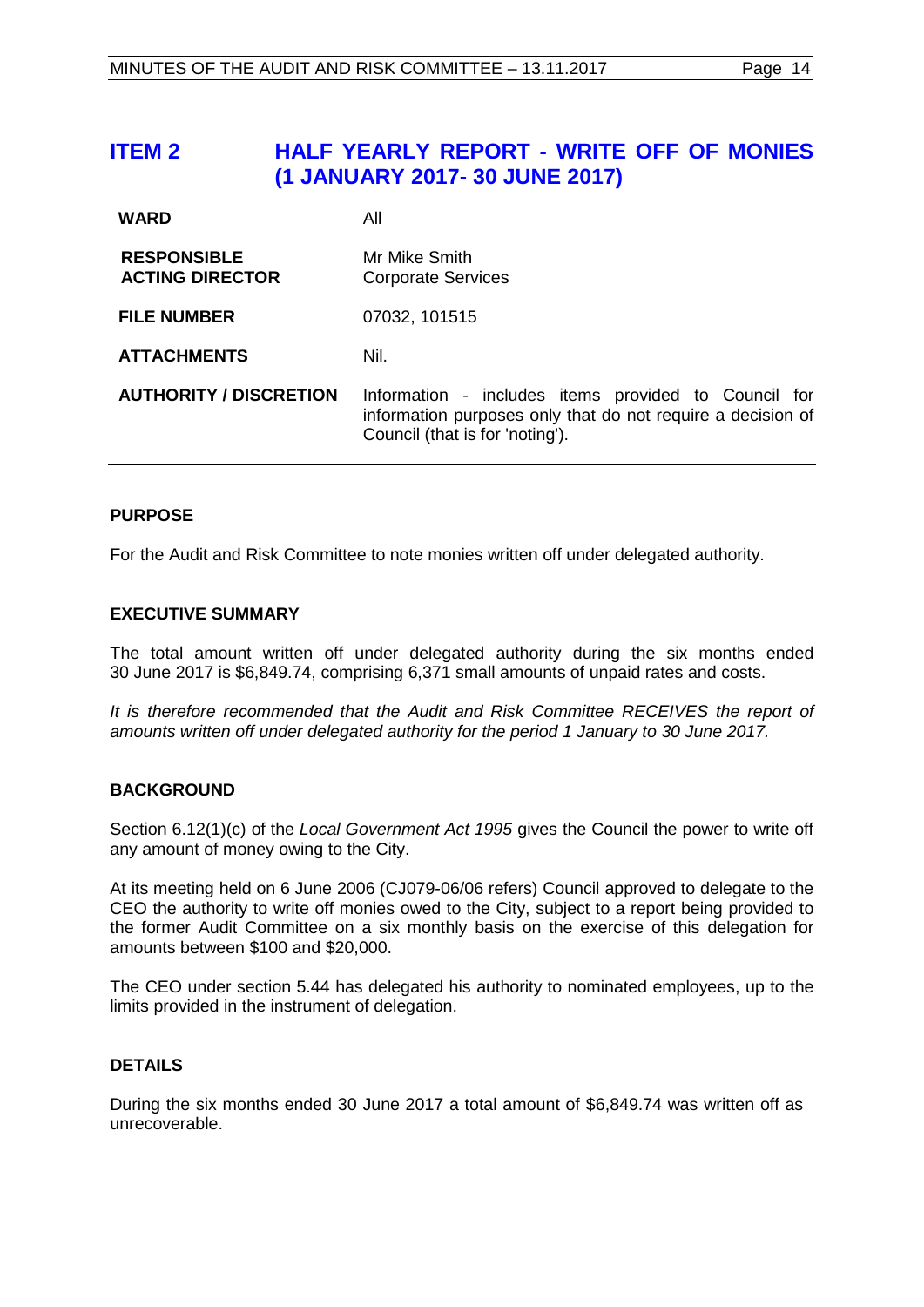This amount included the following:

- 6,370 items of small rates balances that are below the reportable limit, totalling \$6,659.24, representing in the main rounding decimals or minor penalty interest charges for a few days late payment where ratepayers did not pay the penalty or the full penalty and the cost of collection was, for all practical purposes, proving to be uneconomical.
- One item of legal fees related to rates recovery totalling \$190.50 being court costs written off as agreed with the ratepayers on reaching a settlement of their dues.

#### **Issues and options considered**

Not applicable.

#### **Legislation / Strategic Community Plan / policy implications**

**Legislation** • Section 6.12(1)(c) of the *Local Government Act 1995.* • Section 5.42 of the *Local Government Act 1995.* • Section 5.44 of the *Local Government Act 1995.* **Strategic Community Plan Key theme** Financial Sustainability. **Objective Effective management. Strategic initiative** Not applicable.

**Policy** Not applicable.

#### **Risk management considerations**

The amounts written off are immaterial in value and are either unrecoverable or uneconomical to recover, none of which represent a noteworthy financial risk to the City.

#### **Financial / budget implications**

| Account no.                  | 3256                   |
|------------------------------|------------------------|
| <b>Budget Item</b>           | Bad Debts written off. |
| <b>Annual Budget</b>         | \$13,500               |
| <b>Year to Date Budget</b>   | \$13,500               |
| <b>Year to Date Actual</b>   | \$11,838               |
| <b>Year to Date variance</b> | \$1,662                |

#### **Regional significance**

Not applicable.

#### **Sustainability implications**

Not applicable.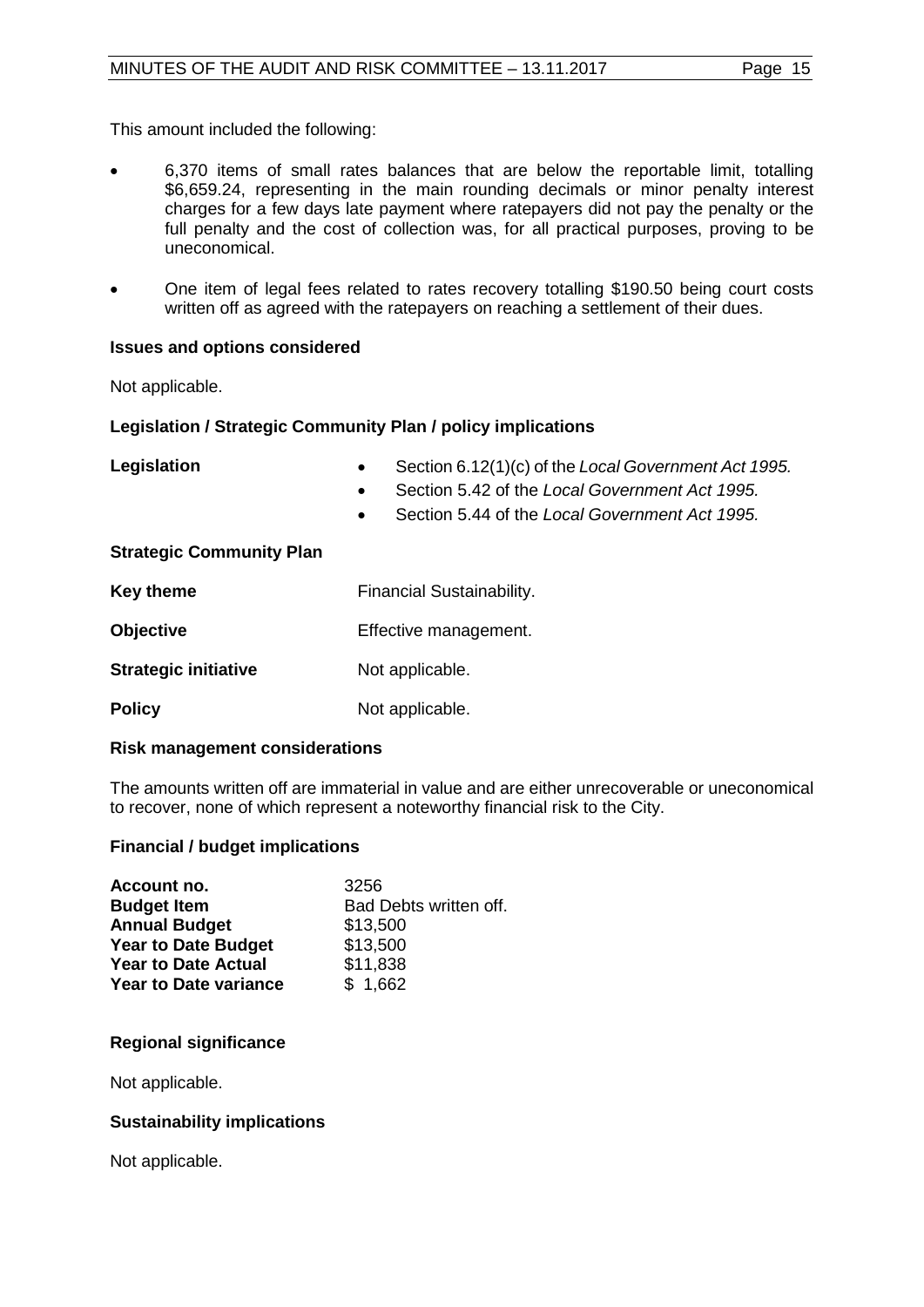## **Consultation**

Not applicable.

## **COMMENT**

Monies written off under delegated authority comprised 6,370 small items of unpaid rates totalling \$6,659.24, all of which were below the \$100 reportable limit and the amount of \$190.50 due from a ratepayer towards legal costs.

## **VOTING REQUIREMENTS**

Simple Majority.

**MOVED Cr Dwyer, SECONDED Cr Logan that the Audit and Risk Committee RECEIVES the report of monies written off under delegated authority for the period 1 January to 30 June 2017.**

#### **The Motion was Put and CARRIED (7/0)**

**In favour of the Motion:** Cr Hamilton-Prime, Mayor Jacob, Crs Dwyer, Jones, Logan, McLean and May.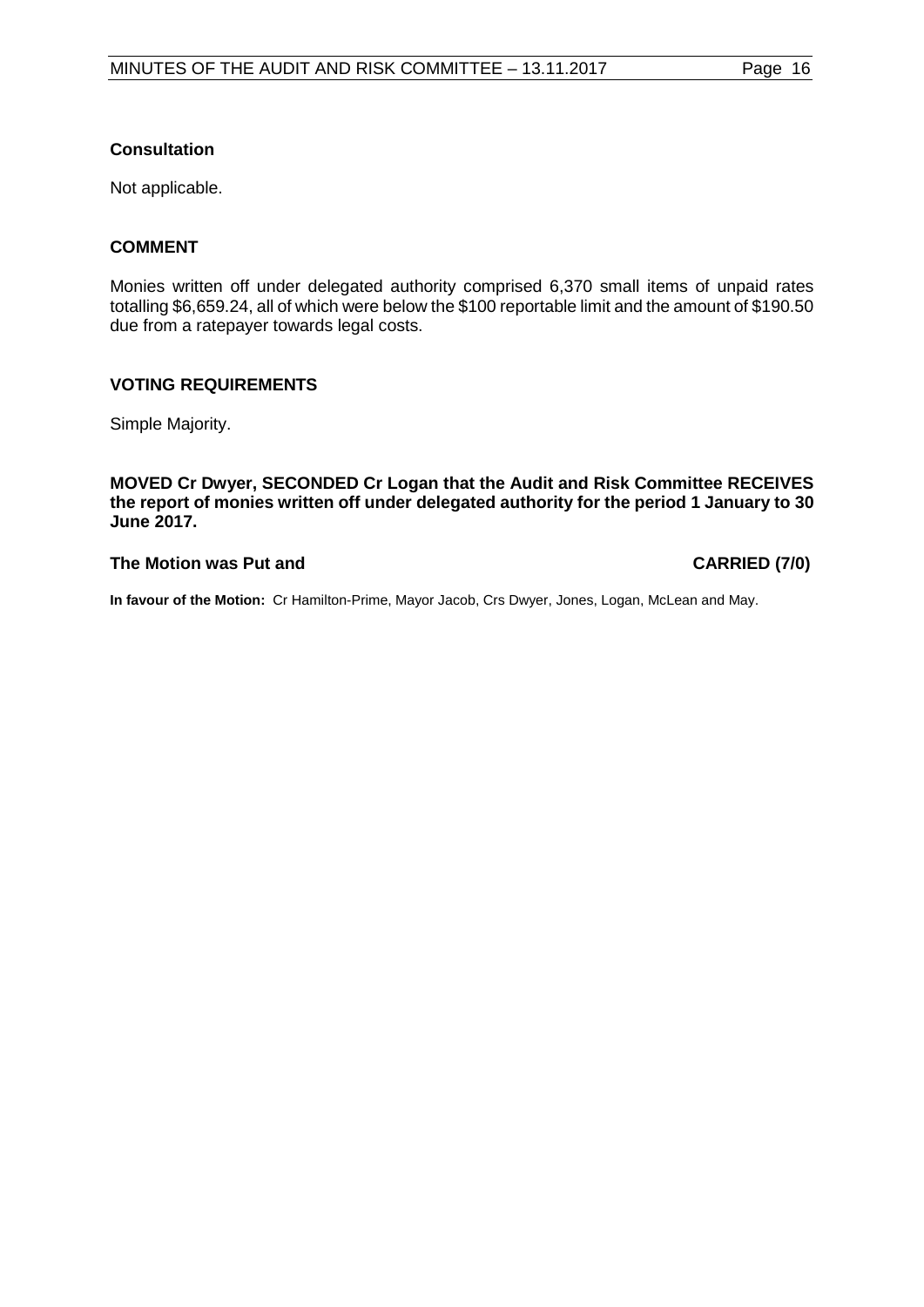| <b>Name/Position</b>      | Mr Garry Hunt, Chief Executive Officer.                       |  |  |
|---------------------------|---------------------------------------------------------------|--|--|
| <b>Item No./Subject</b>   | Item 3 - Confidential - Chief Executive Officer's Credit Card |  |  |
|                           | Expenditure (July to September 2017).                         |  |  |
| <b>Nature of interest</b> | Interest that may affect impartiality.                        |  |  |
| <b>Extent of Interest</b> | The Chief Executive Officer is the card holder.               |  |  |

## **Disclosure of interest affecting impartiality**

## <span id="page-16-0"></span>**ITEM 3 CONFIDENTIAL - CHIEF EXECUTIVE OFFICER'S CREDIT CARD EXPENDITURE (JULY – SEPTEMBER 2017)**

**WARD** All

| <b>RESPONSIBLE</b><br><b>ACTING DIRECTOR</b> | Mr Mike Smith<br><b>Corporate Services</b>                                                                                                             |                                                                                                   |  |
|----------------------------------------------|--------------------------------------------------------------------------------------------------------------------------------------------------------|---------------------------------------------------------------------------------------------------|--|
| <b>FILE NUMBER</b>                           | 09882                                                                                                                                                  |                                                                                                   |  |
| <b>ATTACHMENT</b>                            | Attachment 1                                                                                                                                           | Chief Executive Officer's Credit Card<br>Ended<br>Expenditure - Quarter<br>30 September 2017      |  |
|                                              | (Please Note:                                                                                                                                          | The report and attachment is confidential<br>and will appear in the official Minute Book<br>only) |  |
| <b>AUTHORITY / DISCRETION</b>                | Information - includes items provided to Council for<br>information purposes only that do not require a decision of<br>Council (that is for 'noting'). |                                                                                                   |  |

This report is confidential in accordance with Section 5.23(2)(a) of the *Local Government Act 1995*, which also permits the meeting to be closed to the public for business relating to the following:

*a matter affecting an employee.*

A full report was provided to Elected Members under separate cover. The report is not for publication.

**MOVED Cr Logan, SECONDED Mayor Jacob that the Audit and Risk Committee NOTES the report on the corporate credit card usage of the Chief Executive Officer for the quarter ended 30 September 2017.**

### **The Motion was Put and CARRIED (7/0)**

**In favour of the Motion:** Cr Hamilton-Prime, Mayor Jacob, Crs Dwyer, Jones, Logan, McLean and May.